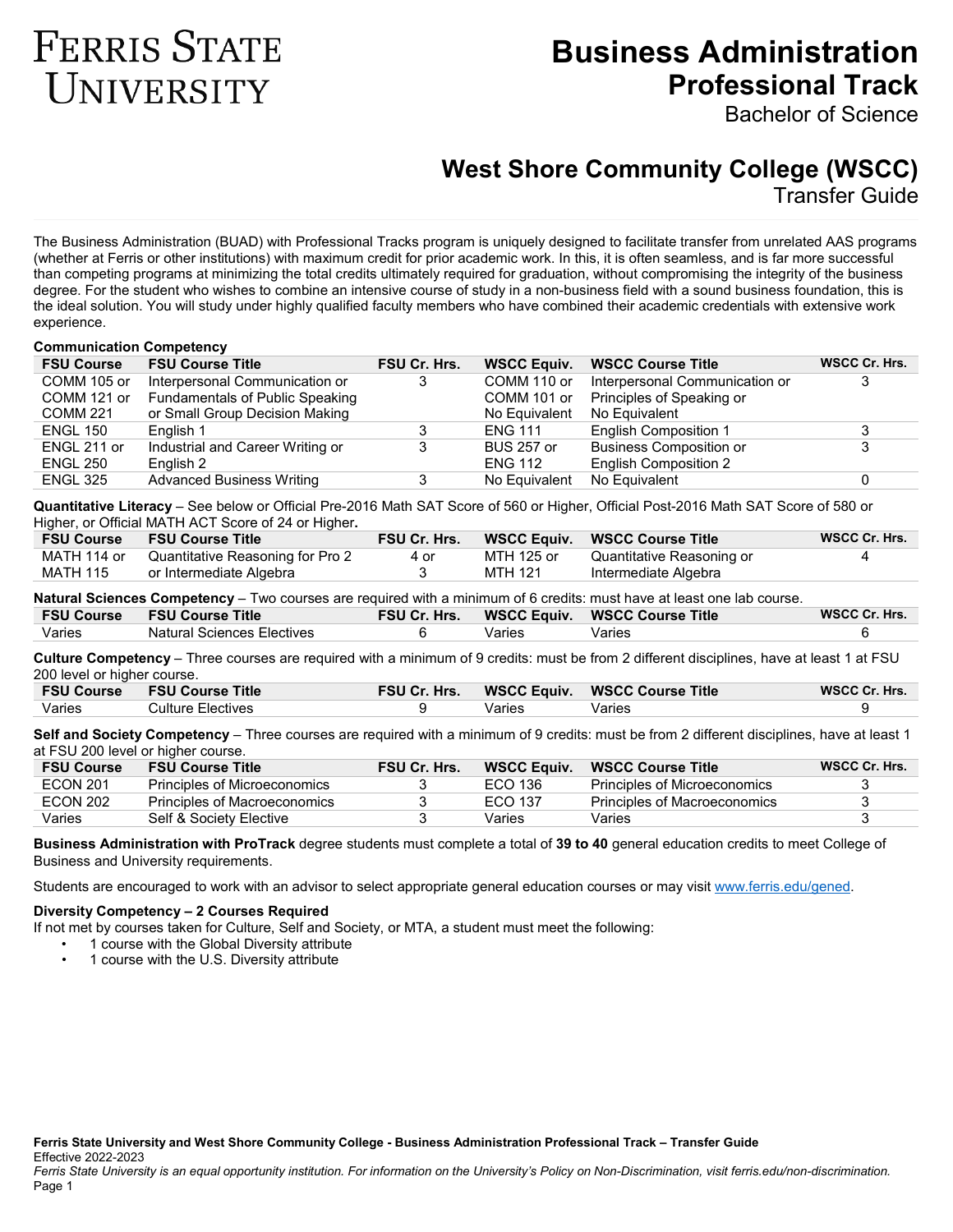#### **College Requirements** – 81 Credits Required

#### **Business Core Requirements** – 30 Credits Required

| <b>FSU Course</b> | <b>FSU Course Title</b>              | FSU Cr. Hrs. | <b>WSCC Equiv.</b> | <b>WSCC Course Title</b>        | <b>WSCC Cr. Hrs.</b> |
|-------------------|--------------------------------------|--------------|--------------------|---------------------------------|----------------------|
| ACCT 201          | Principles of Financial Accounting   |              | ACC 121            | Principles of Accounting 1      |                      |
| ACCT 202          | Principles of Managerial Acct.       |              | ACC 122            | Principles of Accounting 2      |                      |
| STQM 260          | Introduction to Statistics           |              | MTH 123            | Introduction to Statistics      |                      |
| <b>MGMT 301</b>   | Applied Management                   |              | MGT 201            | <b>Principles of Management</b> |                      |
| <b>BLAW 321</b>   | Contracts & Sales                    |              | No Equivalent      | No Equivalent                   |                      |
| <b>MKTG 321</b>   | <b>Principles of Marketing</b>       |              | MKT 241            | <b>Principles of Marketing</b>  |                      |
| <b>MGMT 370</b>   | <b>Quality-Operations Management</b> |              | No Equivalent      | No Equivalent                   |                      |
| <b>FINC 322</b>   | <b>Financial Management 1</b>        |              | No Equivalent      | No Equivalent                   |                      |
| <b>ISYS 321</b>   | <b>Business Information Systems</b>  |              | No Equivalent      | No Equivalent                   |                      |
| <b>BUSN 499</b>   | Integrating Experience               |              | No Equivalent      | No Equivalent                   |                      |

|                   | <b>Major Courses</b> – 27 Credits Required |              |                    |                                      |                      |  |  |
|-------------------|--------------------------------------------|--------------|--------------------|--------------------------------------|----------------------|--|--|
| <b>FSU Course</b> | <b>FSU Course Title</b>                    | FSU Cr. Hrs. | <b>WSCC Equiv.</b> | <b>WSCC Course Title</b>             | <b>WSCC Cr. Hrs.</b> |  |  |
| <b>ISYS 105</b>   | Introduction Microcomputer                 |              | <b>BIS 160 or</b>  | Desktop Applications or              | O                    |  |  |
|                   | Systems & Software                         |              | <b>BIS 165</b>     | <b>Advanced Desktop Applications</b> |                      |  |  |
| <b>MGMT 302</b>   | Team Dynamics & Org. Behavior              | 3            | No Equivalent      | No Equivalent                        | 0                    |  |  |
| <b>MGMT 305</b>   | Managerial Leadership                      |              | No Equivalent      | No Equivalent                        | O                    |  |  |
| INTB 310 or       | International Business Systems or          | 3            | No Equivalent      | No Equivalent                        |                      |  |  |
| <b>INTB 335</b>   | <b>Cross-Cultural Business</b>             |              |                    |                                      |                      |  |  |
| <b>MGMT 350</b>   | Mamt. Metrics & Decision Making            | 3            | No Equivalent      | No Equivalent                        | 0                    |  |  |
| <b>MGMT 373</b>   | Human Resource Management                  |              | <b>MGT 202</b>     | <b>Personnel Management</b>          | 3                    |  |  |
| <b>MGMT 447</b>   | <b>Business Ethics &amp; Social</b>        | 3            | No Equivalent      | No Equivalent                        |                      |  |  |
|                   | Responsibility                             |              |                    |                                      |                      |  |  |
| MGMT 488 or       | Adv. Mgmt. Cases & Problems or             | 3            | No Equivalent      | No Equivalent                        | 0                    |  |  |
| <b>MGMT 489</b>   | Case Development & Research                |              |                    |                                      |                      |  |  |
| <b>MGMT 491</b>   | Management Internship                      | 3            | No Equivalent      | No Equivalent                        | 0                    |  |  |
|                   |                                            |              |                    |                                      |                      |  |  |

#### **Professional Track – 24 Credits Required**

A minimum of 24 credits is required of career-specific occupational specialty courses. These courses are used to calculate the major 2.00 GPA requirement.

#### **Total Credits Required for Degree 120-122**

#### **No more than 90 credits may be transferred from the community college to Ferris State University.**

Program Delivery Locations and Contact Information**: Main Campus, Big Rapids College of Business** (231) 591-2427 [| mgmt@ferris.edu](mailto:mgmt@ferris.edu) | [www.ferris.edu/cob](http://www.ferris.edu/cob) **Ferris Statewide – Online** (231) 591-2340 [| online@ferris.edu](mailto:online@ferris.edu) [| www.ferris.edu/online](http://www.ferris.edu/online) | [Financial Aid Consortium Eligible](https://www.ferris.edu/admissions/financialaid/consortiumarrangements.htm) **Ferris Statewide – Scottville\*** (231) 995-1734 [| ferrisnorth@ferris.edu](mailto:ferrisnorth@ferris.edu) | [www.ferris.edu/statewide](http://www.ferris.edu/statewide) | [Financial Aid Consortium Eligible](https://www.ferris.edu/admissions/financialaid/consortiumarrangements.htm) Scottville students take their Ferris classes at the Traverse City location

*Select courses may be delivered online and/or in a mixed delivery format (i.e. a mix of online and face-to-face instruction at the Ferris Main Campus or at an off-campus location).*

#### **General Admission Criteria**

New Student Admission Requirements for incoming freshman refer to the Ferris Catalog [www.ferris.edu/catalog](http://www.ferris.edu/catalog)

#### **Transfer Students**

- Combined college or university GPA of 2.35 (on a 4.00 scale) from all institutions attended. GPA based on completion of 12 credit hours or more. Developmental courses will not be considered in computing the GPA requirement.
- Transfer equivalency for FSU ENGL 150 or placement during the first semester at FSU which would require an ACT English score of 16 or higher; or SAT ERW score of 450 or higher; or Accuplacer English score of 6 or higher.
- Transfer equivalency for FSU MATH 114 or 115 or placement during the first semester at FSU which would require an ACT MATH score of 19 or higher; SAT MATH of 500 or higher; or Accuplacer Math scores: Elementary Algebra score 75 or higher and College Level Math 0-49.

#### **Degree Completion at the Community College through Ferris Statewide**

• Minimum 48 transferable credit hours (C or higher) from an accredited college or university.

**Ferris State University and West Shore Community College - Business Administration Professional Track – Transfer Guide** Effective 2022-2023

*Ferris State University is an equal opportunity institution. For information on the University's Policy on Non-Discrimination, visit ferris.edu/non-discrimination.* Page 2